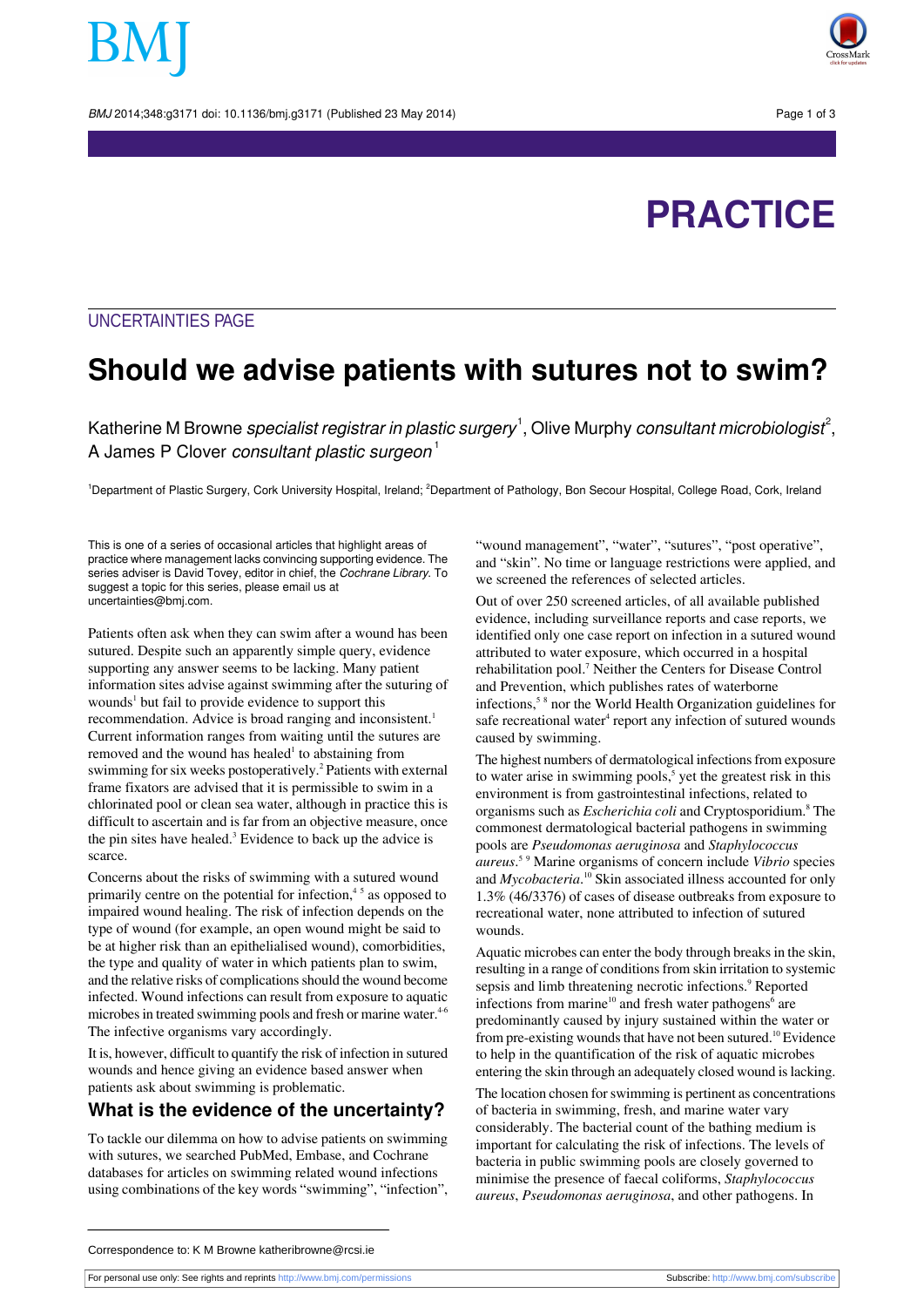addition, levels of faecal and non-faecal organisms in marine and recreational fresh water are monitored.<sup>4</sup> Despite this the concentration of bacteria in swimming pools often exceeds recommended levels,<sup>11</sup> and up to 100 million bacteria can be present in every litre of sea water.<sup>12</sup> Overall, the risk of infection while swimming in open water seems less than that of a sheltered or recreational pool.<sup>8</sup> The risk of infection from swimming with a wound of any type is, however, still unclear.

The risk of infection depends not only on the nature of the wound<sup>5</sup> and the water in which the patient swims, but also on comorbidities and the virulence of the pathogen.<sup>10</sup> The range of comorbidities that might influence the risk of infection are diffuse, including those that influence local conditions in the skin (for example, eczema) and systemic immunodeficiency (for example, diabetes mellitus).<sup>9</sup> Certain immunodeficiencies are associated with a particular predisposition to infection with aquatic pathogens (for example, iron overload) and infections with *Vibrio*,<sup>13</sup> cellular immunodeficiency (such as chronic granulomatous disease), and mycobacterial infections.<sup>9</sup> Aquatic derived wound infections are rare but can be devastating, resulting in severe illness, septicaemia, limb amputation, or death.<sup>5</sup> Evidence to help in the quantification of this risk for patients with comorbidities is lacking.

No systemic reviews have assessed the risk of infection from swimming. In the absence of any direct evidence on risks from swimming with sutured wounds, outcomes have to be extrapolated from other evidence related to water and wounds in general. Two Cochrane level meta-analyses can provide some insight.<sup>14</sup> <sup>15</sup> In a systematic review of 11 trials, both randomised and quasirandomised, with 3449 participants combined and a variable risk of bias, infection rates did not differ statistically among wounds cleaned with tap water (which has a known, albeit low, quantity of bacteria) compared with those cleaned with sterile saline solution.<sup>15</sup> Furthermore, the risk of infection does not seem to be increased by timing: another Cochrane review showed that the rate of infection was similar between patients with surgical wounds who showered early (within 12 hours postoperatively) and those who showered late ( $>48$  hours postoperatively).<sup>14</sup> However, this comprised only one prospective randomised trial with 857 patients and was found to have a high risk of bias. The quality of the evidence was, however, poor.<sup>14 15</sup>

Guidelines from the National Institute for Health and Care Excellence on the postoperative care of wounds recommend that sutured wounds should be sufficiently epithelialised at 48 hours to sustain bathing and showering, but they do not mention when swimming might be allowed.<sup>16</sup> Although the rationale purported by NICE for waiting 48 hours before cleansing is to allow time for wounds to re-epithelialise and therefore the integrity of skin to be restored, the evidence for this time point is not stated.<sup>16</sup>

## **Is ongoing research likely to provide relevant evidence?**

Although several studies are underway to reduce the incidence of wound infection and look at intraoperative and postoperative measures to reduce infection, we found none directly relating to swimming. Our search of ClinicalTrials.gov, PubMed, and Centerwatch.com found several studies underway on intraoperative and postoperative measures to reduce infection, but none directly related to swimming. The box outlines recommendations for further research.

# **What should we do in the light of the uncertainty?**

In the absence of quality evidence, common sense solutions have to be arrived at by extrapolating evidence from allied specialties. Once a wound is epithelialised (provided that edges are closely approximated) it can be cleansed, and potentially patients should be able to swim either in the sea or in a swimming pool. The timing is difficult to adequately quantify and so patients should be advised that they can return to swimming once sutures have been removed and the wound is fully healed. This ensures that the integrity of the skin has been restored thereby decreasing the chance of infection from microbial entry through the wound. Showering wounds before 48 hours does not seem to increase the chance of infection.<sup>14</sup> This advice can, conceivably, be viewed as overly cautious.

The timing of suture removal depends on the type and location of the wound, but it is usually within seven to 10 days. Absorbable sutures may persist beyond this time, and vigilance is required to ensure their removal before swimming. Patients with comorbidities that increase the chance of infections are at increased risk and therefore swimming should be discouraged. Swimming before this time exposes patients to a small risk of waterborne infection, which, although potentially tolerable in a healthy cohort of patients, presents an increased risk in those with localised or systemic reasons for delayed wound healing. In general, patients with open wounds or ulcers should refrain from swimming<sup>5</sup>; this does not purport directly to surgical wounds, but through extrapolation should include them.

Contributors: AJPC raised the initial research question, participated in the literature review, and revised the article. KMB contributed to the initial research question and literature review and wrote drafts of the article. OM participated in reviewing the initial research question and drafting the article. All authors approved the final version and are responsible for its content.

Competing interests: All authors have completed the Unified Competing Interest form at [www.icmje.org/coi\\_disclosure.pdf](http://www.icmje.org/coi_disclosure.pdf) (available on request from the corresponding author) and declare: no support from any organisation for the submitted work; no financial relationships with any organisations that might have an interest in the submitted work in the previous three years, no other relationships or activities that could appear to have influenced the submitted work.

Provenance and peer review: Not commissioned; externally peer reviewed.

- NHS. How soon can I go swimming after surgery? 2012. www.nhs.uk/chg/Pages/2616. [aspx?CategoryID=72&SubCategoryID=721.](http://www.nhs.uk/chq/Pages/2616.aspx?CategoryID=72&SubCategoryID=721)
- 2 Rich L, Phillips N. Wide local excision, radical vulvectomy & bilateral groin node dissection for vulval cancer. [Patient information leaflet.] 2012. [www.wales.nhs.uk/sitesplus/866/](http://www.wales.nhs.uk/sitesplus/866/opendoc/195050) [opendoc/195050.](http://www.wales.nhs.uk/sitesplus/866/opendoc/195050)
- 3 NHS. Advice for patients undergoing frames surgery. 2013. [www.uhb.nhs.uk/Downloads/](http://www.uhb.nhs.uk/Downloads/pdf/PiFramesSurgery.pdf) [pdf/PiFramesSurgery.pdf](http://www.uhb.nhs.uk/Downloads/pdf/PiFramesSurgery.pdf).
- 4 World Health Organization. Guidelines for safe recreational water environments. WHO, 2003.
- 5 Yoder JS, Hlavsa MC, Craun GF, Hill V, Roberts V, Yu PA, et al. Surveillance for waterborne disease and outbreaks associated with recreational water use and other aquatic facility-associated health events—United States, 2005-2006. MMWR Surveill Summ 2008;57:1-29.
- 6 Gold WL, Salit IE. Aeromonas hydrophila infections of skin and soft tissue: report of 11 cases and review. Clin Infect Dis 1993;16:69-74.
- 7 Schlech WF 3rd, Simonsen N, Sumarah R, Martin RS. Nosocomial outbreak of Pseudomonas aeruginosa folliculitis associated with a physiotherapy pool. CMAJ 1986;134:909-13.
- 8 Hlavsa MC, Roberts VA, Anderson AR, Hill VR, Kahler AM, Orr M. Surveillance for waterborne disease outbreaks and other health events associated with recreational water---United States, 2007-2008. MMWR Surveill Summ 2011:60:1-32.
- 9 Barna Z, Kadar M. The risk of contracting infectious diseases in public swimming pools. A review. Ann Ist Super Sanita 2012;48:374-86.
- 10 Finkelstein R, Oren I. Soft tissue infections caused by marine bacterial pathogens: epidemiology, diagnosis, and management. Curr Infect Dis Rep 2011;13:470-7.
- 11 Cappello MA. Assessing bacteriological contamination in public swimming facilities within a Colorado metropolitan community. J Environ Health 2011;73:19-25.